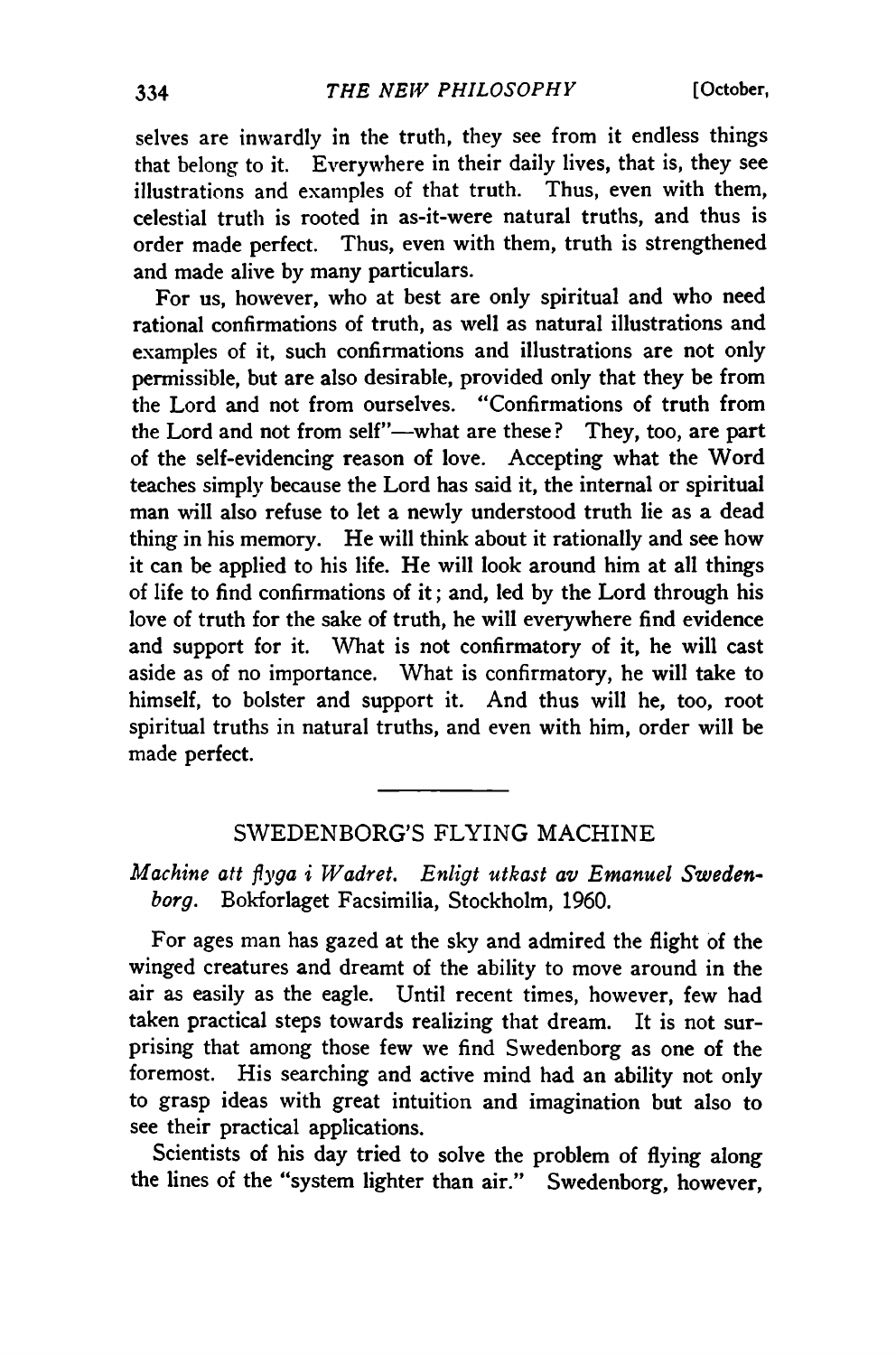was decidedly for the "system heavier than air" as being the one most in accord with the nature and quality of the air. While most constructors of the latter school tried to imitate the birds' flight, Swedenborg "for the first time indicates a fixed, arched plane as the actual carrying organ, driven forward by an arrangement like a propeller." (Tord Angstrom, *Daedalus,* The Journal of the Stockholm Museum of Technology, 1932)

Last year a book was published in Stockholm containing Swedenborg's sketch of a flying machine and articles about Swedenborg and his project. The text is in both Swedish and English.

The book opens with a short biography of Swedenborg by Sven Rosen, Ph.D. Its main purpose is said to be to give a short review of Swedenborg as a natural scientist and practical inventor. The other side of his personality, that of a "spirit seer," was to be treated of only so far as is necessary to "give a psychological explanation of his double-sided nature." The purpose of the biography is fairly well met, though one would have welcomed a more systematic treatment, showing the development of Swedenborg as  $\overline{a}$  scientist and philosopher as revealed by the sequence of subject matter in his scientific-philosophical works. The reader receives a good picture of the great variety in Swedenborg's early activities and of his achievements in different fields. It is regrettable, however, that the accuracy of the biography is diminished considerably by several unnecessary errors. Dr. Rosen states that Swedenborg entered the University of Uppsala at 19 years of age (1707). Actually he was already registered in 1699. He thus spent most of his childhood and youth in Uppsala and not at his father's residence, Brunsbo at Skara, as Dr. Rosen indicates. Bishop Swedberg moved to Skara first in 1703. The description of the Galleytransport is also highly inaccurate—not to mention some other errors and misstatements.

Dr. Rosen makes great effort to explain Swedenborg's personality (and to excuse his later theological period?) by referring to the religious and mystical atmosphere in Swedenborg's home and in his time in general as well as to the dominating influence of heredity and environment. The leading of Providence and of a Revelation, as Swedenborg himself claims, are not even mentioned. The general tone in the biography, however, is favorable, and it is obvious that Dr. Rosen feels deep admiration for Swedenborg as a personality and for his achievements.